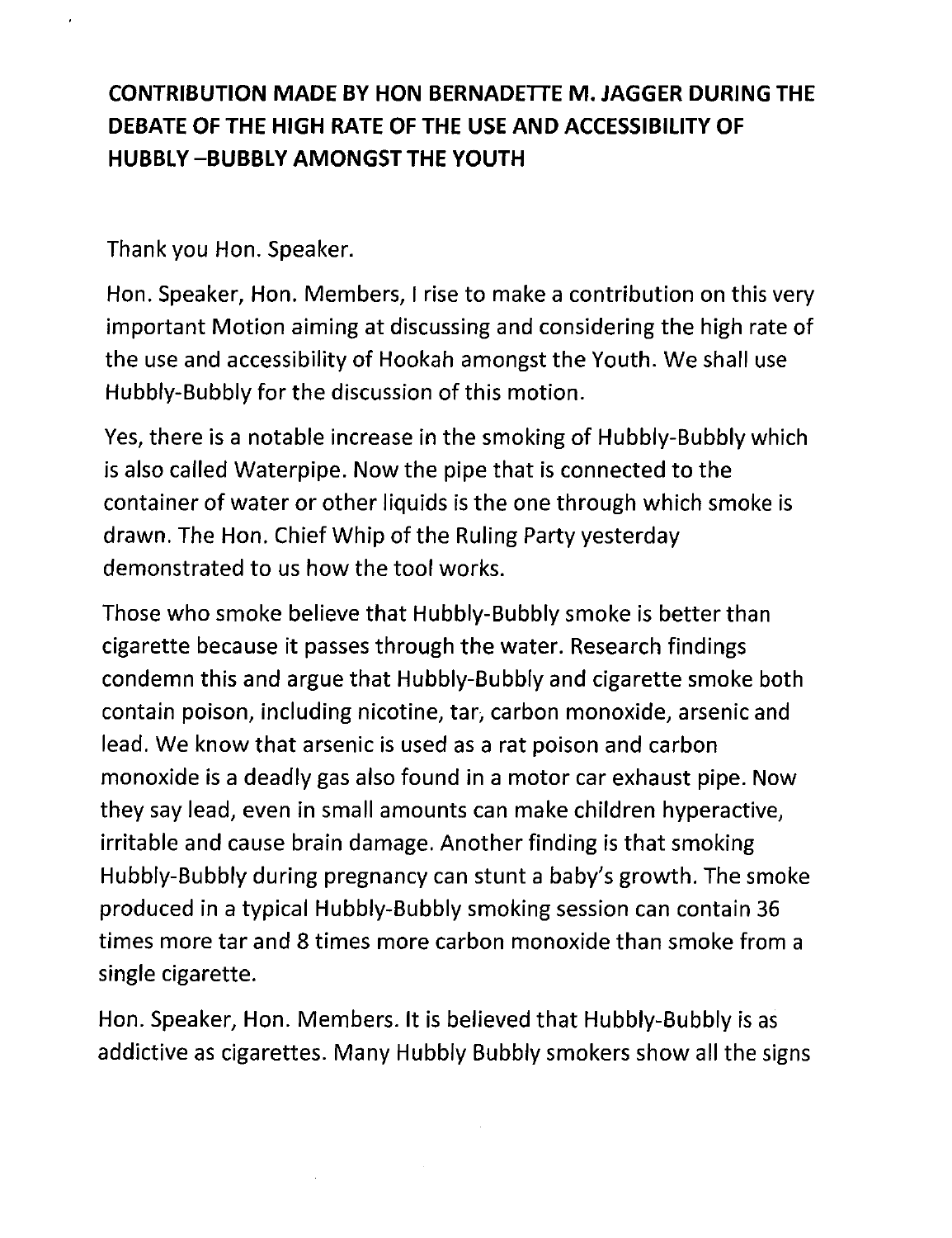of addiction ...they crave for a smoke, they cannot easily quit, have withdrawal symptoms when they stop. These are similar addictive symptoms to cigarettes. Smokers believe that smoking Hubbly-Bubbly is a social activity and think that it is more fun than a dangerous drug that can make you sick. If elderly persons smoke Hubbly-Bubbly in a room where there are children, they are more likely to have lung infections than children whose parents who do not smoke Hubbly- Bubbly. Its been proven that smoking Hubbly-Bubblies can cause Cancer, Lung damage, Heart disease, Tuberculosis and early death.

The most common reasons cited by Hubbly-Bubbly smokers are that it is cheap, curiosity, it's available in different tastes, group fun, social acceptance, getting rid of sadness and again, PEER PRESSURE.

Hon. Speaker, Hon. Members. I propose that Hubbly-Bubbly be treated in the same way as cigarettes in the Tobacco Products Control Act, Act 1 of 2010. Smoking Hubbly-Bubbly in public places like restaurants, cafes, coffe shops must be forbidden. Health Planners must come on board as well as us, the Policy-makers and make sure that the Act is honoured and implemented. Preventative interventions should be planned and implemented at social levels using health promotions models.

Hon. Speaker, Hon. Members. It is a fact that consumption of tobacco products is considered as a globally prevalent health-related problem. Consumption of tobacco related products is one of the significant contributing factors to diseases, disability and early deaths in the world.

Experience gained in the recent years has indicated that public and private sectors lack the sufficient and essential ability to deal with Hubbly-Bubbly smoking. The Tobacco Products Control Act under Part 4 Section 18 (1) (a) is clear that " No person may sell or supply any tobacco product to any person under the age of 18 years, whether for